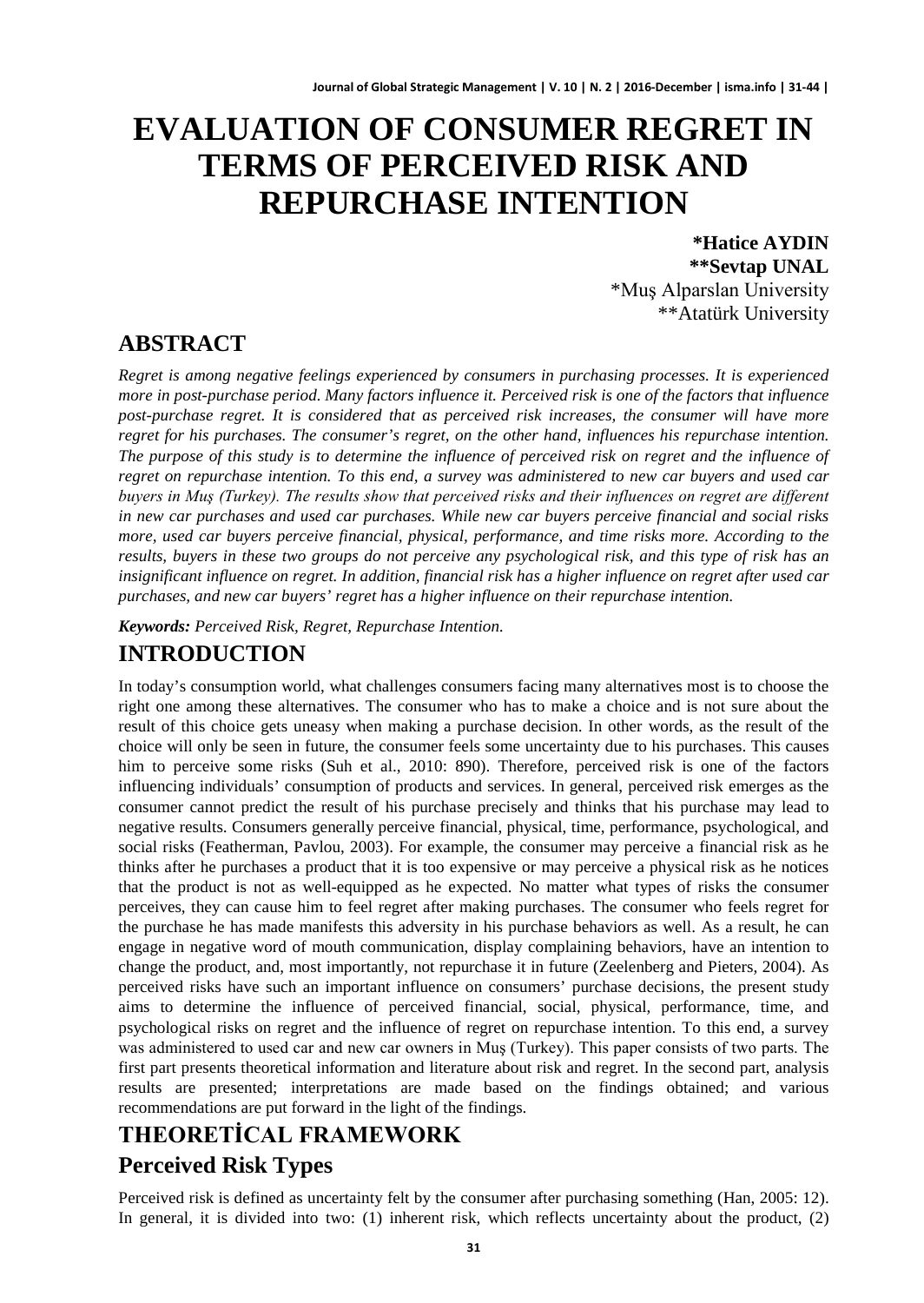handled risk, which is perceived when a particular brand is chosen. What exists in the very nature of a product is inherent risk. It comes out through considerations about the product class (Bettman, 1973: 184). In other words, there is a risk about product class if differences of quality are perceived between products (Bettman, 1973: 189). When cars are considered, it is possible to say that risks perceived by consumers are risks about product class. This is because quality evaluation in cars can be made based on product classes (e.g. new car – used car). Types of risks are indicated differently by different researchers (Conchar et al., 2004: 419). However, when a luxury product like car is in question, consumers can perceive all types of risks including performance risks, financial risks, physical risks, time risks, social risks, and psychological risks (Poel and Leunis, 1996: 361). Performance risk involves concerns about the product's incapability to bring the benefits expected from it (Featherman and Pavlou, 2003: 455); financial risk involves concerns about having a monetary loss as a result of wrong choice (Odabaşı and Barış, 2002: 153). Physical risk involves concerns about the product's possibility to harm the consumer's physical health (Weathers, 2002: 14). Time risk involves concern for losing time due to purchasing the product (Forsythe and Shi, 2003: 869). Time risk is about the time spent for learning how to use the product, repairing it, returning it, and changing it as well as about the time passing until it is delivered to the consumer. Social risk involves concern about the product's not being appreciated by social groups (Odabaşı and Barış, 2002: 154). This type of risk is about the product's not being liked by others, being taken by them negatively, and harming the individual's social image (Weathers, 2002, p.162). Psychological risk is about the product's possibility to be inconsistent with the individual's personality (Kaplan and Jacoby, 1972: 383). These risks are perceived to be higher in products that are technologically complicated, expensive, difficult to use, and costly to maintain (Assael, 1992: 270; Odabaşı and Barış, 2002: 154).

#### **Regret**

Feeling of regret, within the context of purchases, is a negative feeling that comes out due to the opportunities lost although the consumer had a chance to use them, or the purchase of something although he should not have done so (Maclnnis and Patrick, 2006: 227). However, regret may result from many reasons. Some causes of regret are as follows: being influenced by negative responses of other people, changing one's mind about the product purchased, noticing that the product has been discounted, seeing a product that is more affordable than the product purchased, noticing that one has made a very fast decision or purchased the product without thinking enough, and, most importantly, perceiving some risks (Engin, 2011: 160). Regret arising from these reasons is divided into two: outcome regret and process regret. The consumer having outcome regret feels regret for the choice he has made and the alternatives he has missed. Thus, outcome regret refers to two situations. One of them is the regret for the option not chosen and other is the regret due to the change in the importance of the alternative product chosen. The consumer feels this kind of a regret if the product has lost its initial charm and importance in the course of time (Lee and Cotte, 2009: 457). Shortly, outcome regret refers to the negative situation coming out as the consumer thinks that it would be better if he had chosen a different alternative (Zelenberg et al., 1996: 148). Process regret, on the other hand, is felt after the purchases the consumer has made based on his intuitions without thinking much (Chang et al., 2015: 1347-1349). The source of this type of regret is purchase without having adequate information about the product (Lee and Cotte, 2009: 458). The consumer can feel process regret also due to the inconsistence between intention and behavior, which mostly emerges when impulse purchases are made. However, as the consumer has complete control in luxury and expensive product purchases (e.g. cars) and makes the purchase based on long-continued thinking process, rather than impulses, these kinds of purchases are likely to lead to outcome regret, not process regret (Keaveney et al., 2007; Chen et al., 2011).

To sum up, while outcome regret refers to the consumer's feeling regret due to the product or brand he has purchased, process regret is experienced because of the way the product has been purchased (Lee and Cotte, 2009: 456). The consumer has outcome regret when he notices that the option he has not chosen is better and has process regret when he blames himself by finding his purchase decision illogical and cannot defend his purchase decision (Inman and Zelenberg, 2002: 118).

#### **Literature**

Research on the influence of regret and perceived risk on consumer behaviors has been increasing recently. However, either only regret or only perceived risk has been focused on in such research. Studies dealing with regret alone have generally concentrated on the influence of service failure, product features,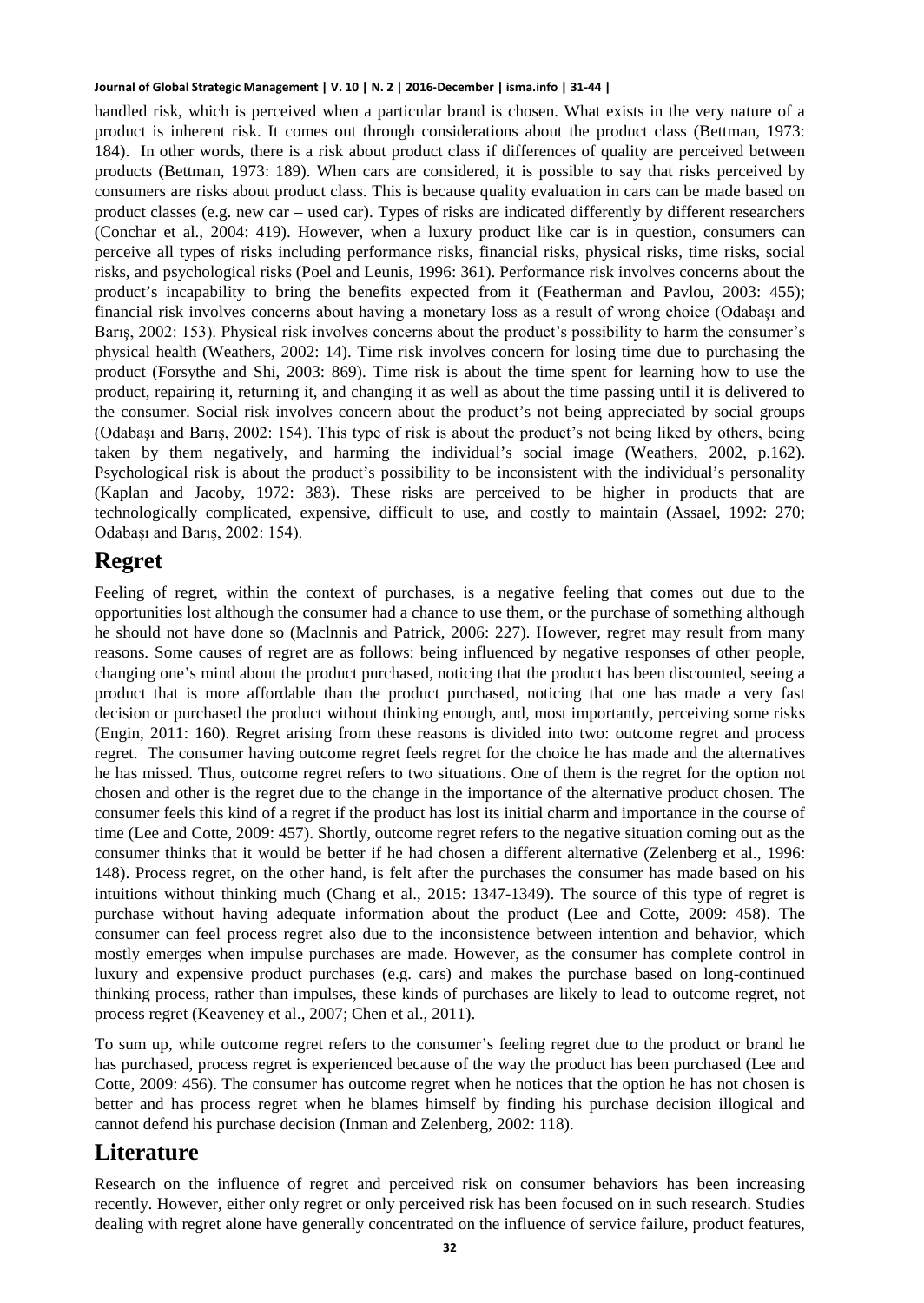quality, impulse purchase, and price on regret and the influence of regret on product change intention, complaint, word of mouth communication, return, loyalty, repurchase intention, and satisfaction (Zelenberg and Pieters, 2004; Heitmann and Lehmann, 2007; Chebab, 2010, Zhang and Yang, 2010; Kang and Chung, 2010; Liao et al., 2011; Garcia and Perez, 2011; Shih and Schau, 2011; Saleh, 2012; Kim, 2014; Zhou and Gu, 2015; Chang et al., 2015; Sandberg et al., 2016). Studies dealing with perceived risk alone have explored the influence of risk on consumer behaviors (Garbarino and Strahilevitz, 2004; Cunnigham et al., 2005; Yung, 2010; Bianchi et al, 2012; Faqih, 2013; Rose, 2015; Knight, 2012; Chiu et al., 2014; Sohn et al., 2016; Ghotbabadi et al., 2016).

There have been a very limited number of studies evaluating perceived risk and regret together in recent years. For example, Keaveney et al. (2007) investigated the regret felt after service purchases and the regret felt after car purchases and the difference between their influences on repurchase intention. They found out that inadequate product evaluation and information search cause more post-purchase regret in service purchases, whereas excessive information search leads to more regret in luxury car purchases. They note that the influence of the latter on repurchase intention is felt more. Nordgren et al. (2007) sought the mediating effect of regret on the relationship between volition and perceived risk. They determined that perceived risks increase as the consumer is defeated by his volition, and anticipated regret mediates this influence. Suh et al. (2010) searched the influence of time, social, and psychological risks perceived after impulse purchases on regret; strategies for coping with regret; and the influence of regret and strategies for coping with regret on positive and negative intention. According to their results, social and time risks have a significant influence on regret; as regret goes up, negative purchase intention increases; and as regret can be handled, positive purchase intention rises. Chen et al. (2011) explored factors influencing regret and the influence of regret on post-purchase behavior. They detected that risk and importance, difficulty, and irrevocability of purchasing a house are factors positively influencing regret, and regret leads to customer dissatisfaction. Kim and Lennon (2013) investigated the influence of fame and quality of a website on consumer responses. They found out that fame and quality have a significant positive influence on feelings but a significant negative influence on risk. Lagerkvist et al. (2015) sought the relationships between volition, control, perceived food risk, and regret. Their results show that volition is associated with perceived risk and regret; control is only associated with perceived risk; and perceived food risk is associated with consumer regret and has a significant positive influence on it.

As seen above, the literature contains no study dealing with the influence of perceived risk on regret on the basis of risk types. In addition, the above-mentioned studies mostly take regret as a feeling arising from external factors (e.g. following innovations, company's product, service, price, and quality failure). However, psychological factors such as perceived risk may cause consumers to feel regret due to their choices. The present study is expected to contribute to the literature in this respect.

### **Research of Hypotheses**

Regret is a result of making a decision under risk and emerges as the consumer notices that a decision which seemed right at the moment of purchase was indeed wrong (Tsiros and Mittal, 2000: 402). There is a relationship between perceived risk and the consumer's negative feelings about a product /brand/purchase (Akturan, 2007: 52). This is because the consumer cannot know the results of his purchases in the beginning, but then perceives various risks due to them, which leads to regret (Tsiros and Mittal, 2000: 404). Briefly, regardless of their types, the risks perceived by the consumer bring along the feeling of regret (Hur, 2002). Accordingly, hypotheses are below:

- *H1: Perceived risks after purchasing behaviour positively affects outcome regret*
- *H1a: Perceived social risk after purchasing behaviour positively affects outcome regret*

*H1b: Perceived psychological risk after purchasing behaviour positively affects outcome regret*

- *H1c: Perceived physical risk after purchasing behaviour positively affects outcome regret*
- *H1d: Perceived time risk after purchasing behaviour positively affects outcome regret*
- *H1e: Perceived performance risk after purchasing behaviour positively affects outcome regret*

*H1f: Perceived financial risk after purchasing behaviour positively affects outcome regret*

The consumer's feelings guide his thoughts and behaviors (Zaltman, 1997: 426). Regret is one of the feelings that influence the consumer's attitudes and preferences, word of mouth communication, complaining behaviors, product change intention, and, most importantly, repurchase intention (Zeelenberg and Pieters, 1999; Huang and Wang, 2007: 63, Kim, 2014: 17). For short, post-purchase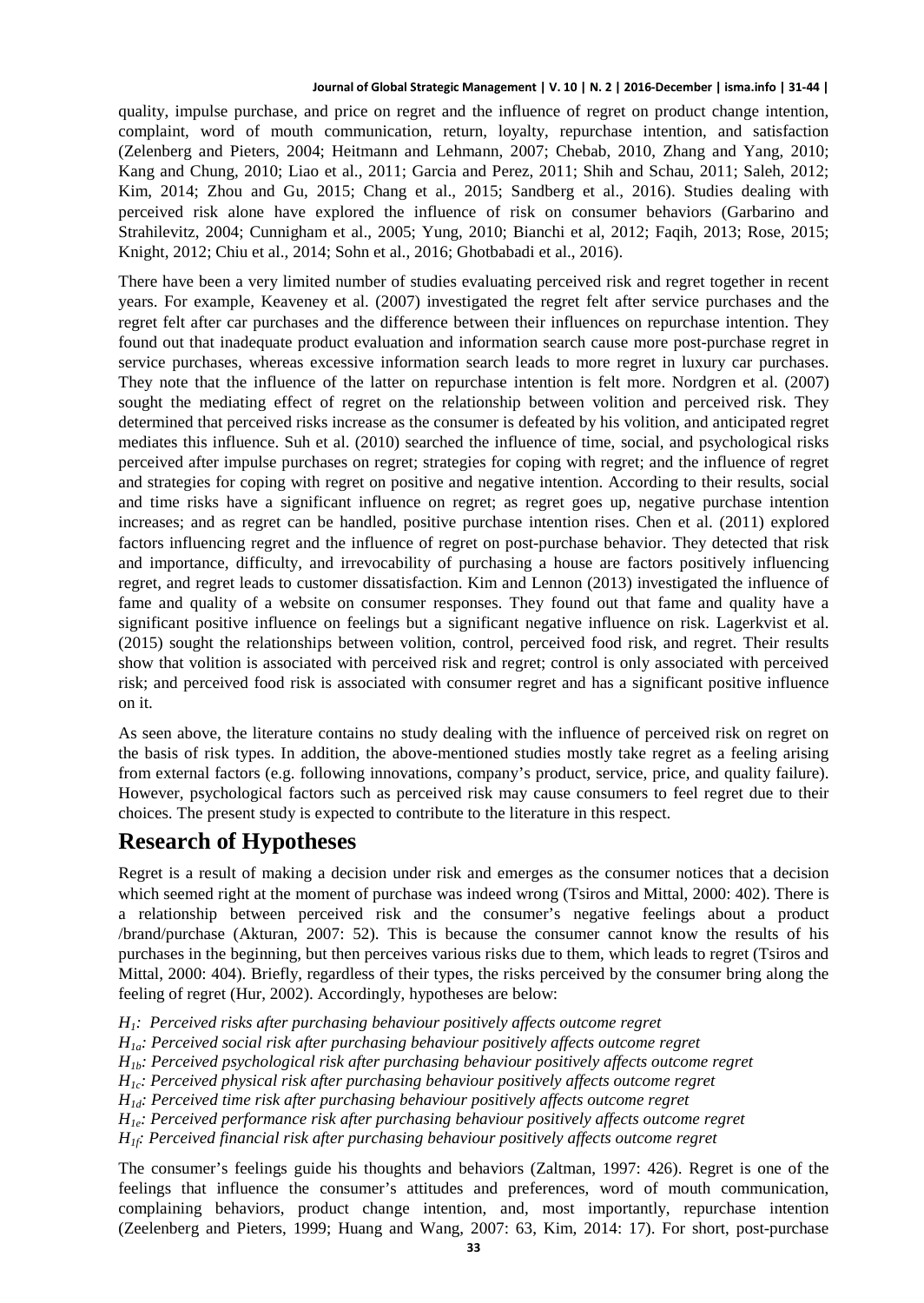regret may negatively influence the consumer's repurchase intention (McConnell, 2000: 294; Zeelenberg and Pieters, 2004: 445, Suh et al., 2010:2) which refer to the likelihood of using a brand again in the future (Şahin et al, 2012; 11194).

*H2: Outcome regret negatively affects repurchase intention.*

According to the f hypotheses research model had shown as in figure 1.



### **Sampling Method and Data Collection**

Two main elements of regret are irrevocability of purchases and not knowing how to deal with the alternatives missed, which are also true for car purchases (Tsiros and Mittal, 2000). Moreover, car purchases are risky and may lead to regret (Keaveney et al., 2007: 1210). Regret and risk can be experienced together in expensive products with high involvement and importance like cars which require thinking a lot prior to purchase (Chen et al., 2011: 388). So, the scope of the study covers used and new car owners residing in Muş. The sampling method employed in this study is convenience sampling. 500 survey forms (n used car owners: 250 and n new car owners: 250) for used and new car owners were administered within a confidence interval of 95% and an error margin of 5%. After elimination of the survey, 445 survey were taken into account (n used car owners: 222; n new car owners: 223) . The data were collected through face to face survey. The survey consisted of 2 groups of questions. The first group measured risk types, regret and repurchase intention while the second group measured demographic characteristics. Perceived risk types were measured using the scale developed by Kaplan and Jacoby (1972); Stone and Mason (1995); regret scale developed by Chang et al, (2015); repurchase intention scale was developed by Lam et al. (2004) and Yang and Peterson (2004). These scales were adapted to the car product group. The variables were prepared in a 5-point Likert scale. The data were analyzed using SPSS 20,0 and LISREL 8.7 statistical. They were subjected to descriptive statistics, confirmatory factor analysis, structural equation modeling. According to some researchers, regret because of missed opportunities is more effective on purchase decision. So, outcome regret is utilized in this study (Chang et al., 2015). In other words, consumers don't get expensive items such as cars without thinking and with the idea that they don't regret about the buying way, the process regret was not handled in the research.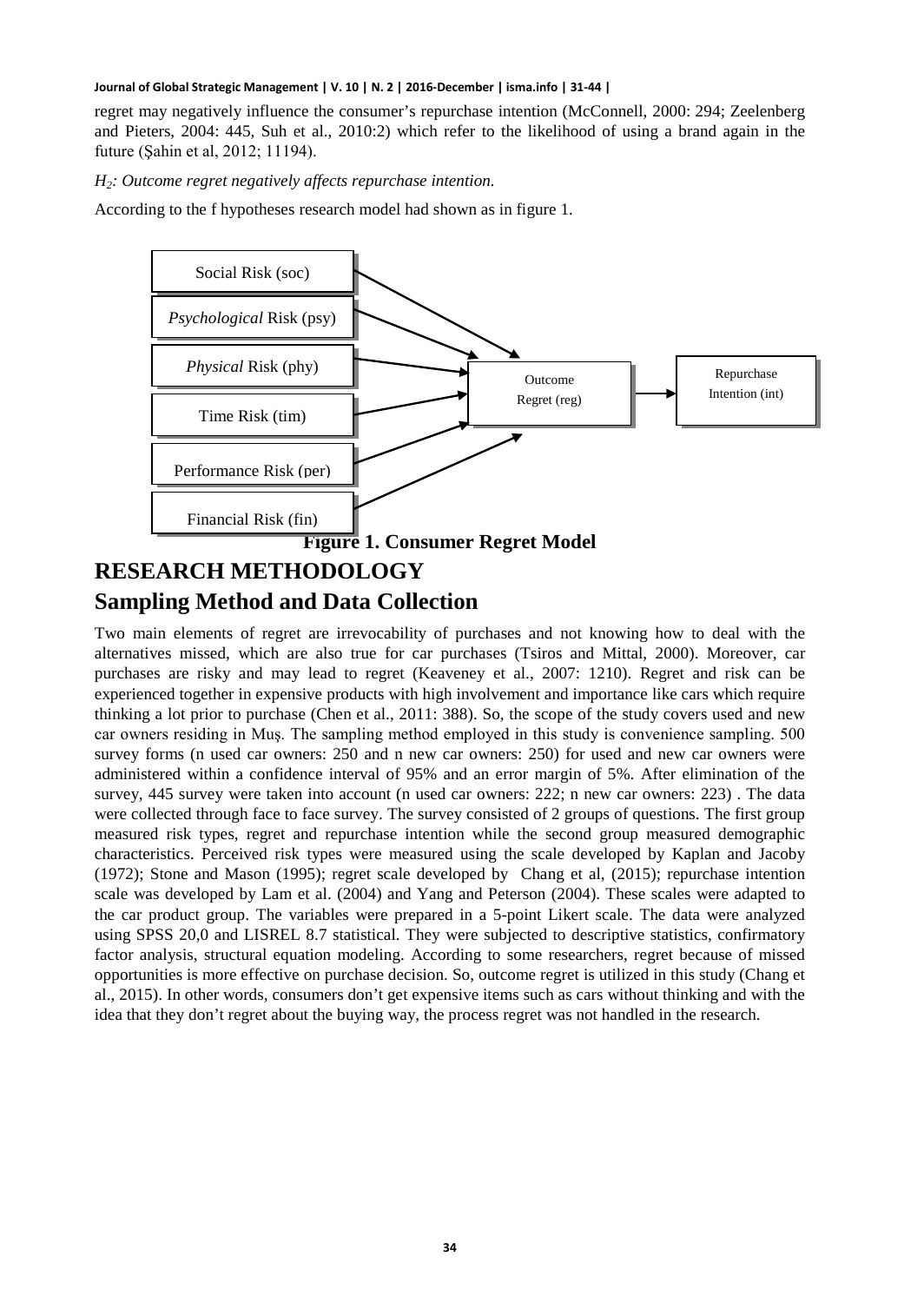| <b>Table 1. Demographic Features</b> |                 |               |                |               |               |                 |               |                |               |
|--------------------------------------|-----------------|---------------|----------------|---------------|---------------|-----------------|---------------|----------------|---------------|
| <b>Education</b>                     | used car buvers |               | new car buyers |               | <b>Income</b> | used car buvers |               | new car buvers |               |
|                                      | N               | $\frac{0}{0}$ | N              | $\frac{0}{0}$ |               | N               | $\frac{0}{0}$ | N              | $\frac{0}{0}$ |
| Secondary/high school                | 120             | 54.1          | 105            | 47.1          | $1500$ TL $-$ | 51              | 23.0          | 31             | 13.9          |
| Undergraduate                        | 57              | 25.7          | 68             | 30.5          | 1501-3000 TL  | 73              | 32.9          | 35             | 15.7          |
| Master                               | 45              | 20.3          | 50             | 22.4          | 3001-4500 TL  | 42              | 18.9          | 38             | 17.0          |
| Job                                  | N               | $\frac{0}{0}$ | N              | $\frac{0}{0}$ | 4501-5500 TL  | 38              | 17.1          | 66             | 29.6          |
| Civil Servant                        | 54              | 24.3          | 36             | 16.1          | $5501$ TL +   | 18              | 8.1           | 53             | 23.8          |
| Husewife                             | 12              | 5.4           | 9              | 4.0           | Age           | N               | $\frac{0}{0}$ | N              | $\frac{0}{0}$ |
| Student                              | 9               | 4.1           | 6              | 2.7           | 18-28         | 35              | 15.8          | 21             | 9.4           |
| Worker                               | 41              | 18.5          | 8              | 3.6           | 29-39         | 83              | 37.4          | 59             | 26.5          |
| Self-employment                      | 15              | 6.8           | 68             | 30.5          | $40 - 50$     | 45              | 20.3          | 77             | 34.5          |
| Merchant                             | 35              | 15.8          | 37             | 16.6          | 51-61         | 36              | 16.2          | 41             | 18.4          |
| Private Sector Employees             | 40              | 18.0          | 41             | 18.4          | $61+$         | 23              | 10.4          | 25             | 11.2          |
| Retiret                              | 16              | 7.2           | 18             | 8.1           | Gender        | N               | $\frac{0}{0}$ | N              | $\frac{0}{0}$ |
| <b>Marital Statue</b>                | N               | $\frac{0}{0}$ | N              | $\frac{0}{0}$ | Men           | 145             | 65.3          | 198            | 88.8          |
| Married                              | 132             | 59.5          | 157            | 70.4          | Women         | 77              | 34.7          | 25             | 11.2          |
| Single                               | 90              | 40.5          | 66             | 29.6          |               |                 |               |                |               |
| Total                                | 222             | 100           | 223            | 100           | <b>Total</b>  | 222             | 100           | 223            | 100           |

## **Analysis and Hypothesis Testing Results** *Demographic Characteristics of Respondent*

# *Testing Scales for New and Used Car Owners*

In the present study, the reliability of the variables was checked for new car owners and used car owners in the first place. All the variables had high reliability, but the statement "phy 4: I am concerned about having an accident due to inadequate physical equipment" under the physical risk dimension of new car owners had low reliability and were removed from the model. Then confirmatory factor analysis was made to test types of risk, regret, and repurchase intention scales. The variables having a negative variance, exceeding standard coefficients (very close to 1.0), or yielding a very big standard error were checked, and unsuitable variables were eliminated (Hair et al., 1998: 610). In the analysis for used car owners, some scales were seen to have inacceptable model fit values. Based on the modifications recommended, the statement "1 (per 4): I am concerned about having an after-sales service that is not as promised before" under the "performance risk" dimension and two variables under the financial risk dimension (i.e. fin1 and fin4) were eliminated to make the scales within acceptable limits. In addition, as the t-value of the statement "phy 2: I am concerned about the model's becoming old in a short time" was found to be insignificant in the confirmatory factor analysis, it was eliminated, thereby making the variable have a perfect fit value. In the analysis for new car owners, acceptable fit values were reached as the statement "1 (per 1): I am concerned about how safe my car is" under the performance risk dimension and four statements (i.e. fin2, fin3, fin6, fin7) under the financial risk dimension were eliminated. Table 2 presents the fit values of financial risk and performance risk before and after the modification for used car owners, and Table 3 shows these values for new car owners. Other types of risk, repurchase intention, and regret were seen to have perfect fit values. Thus, no modification was recommended for them, and their values were not put in the tables.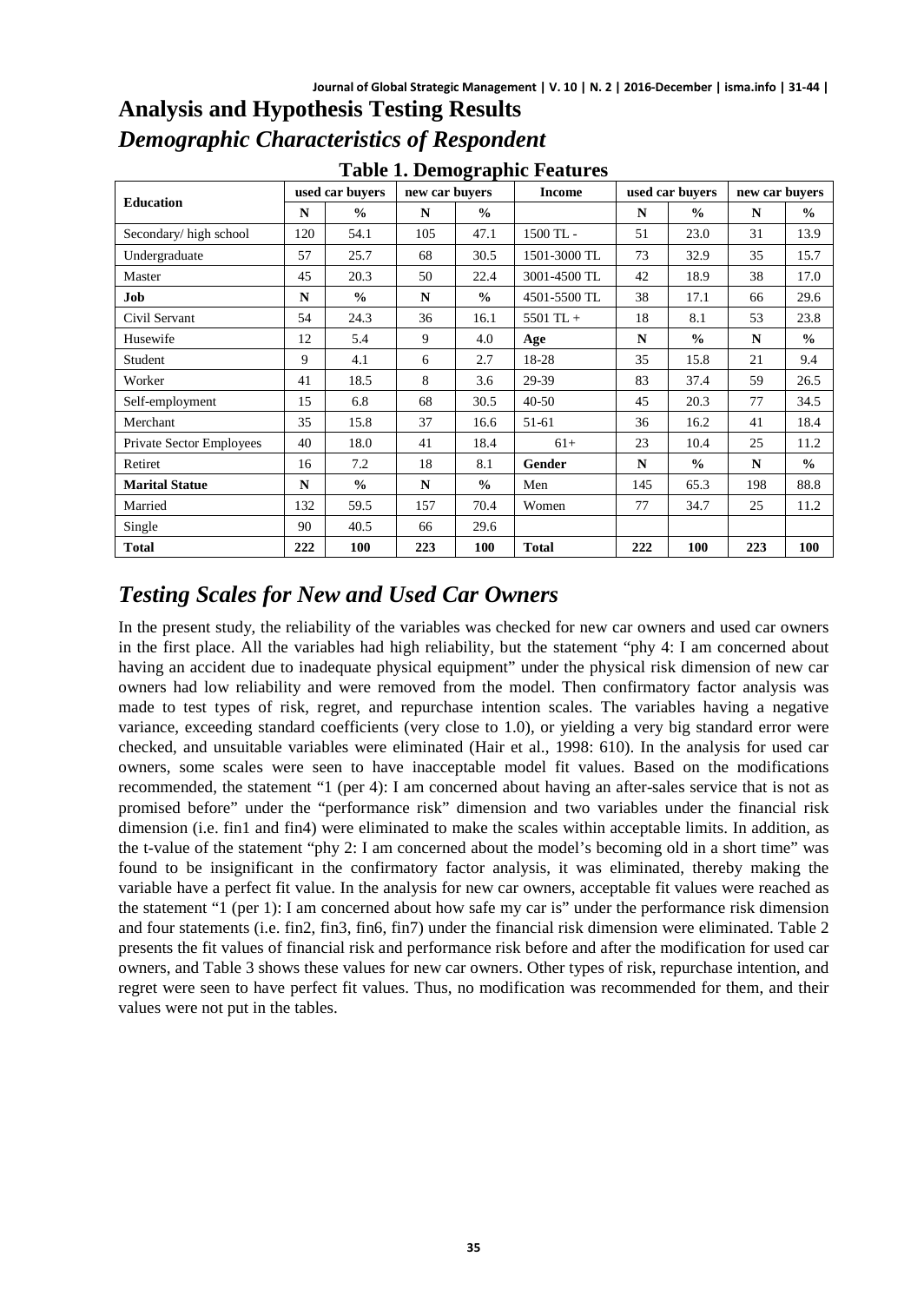#### **Journal of Global Strategic Management | V. 10 | N. 2 | 2016-December | isma.info | 31-44 | Table 2.The Fit Values of Risk Scales for Used Car Owners**

| <b>Goodness -of-Fit Index</b> |                       | <b>Before Modification</b> | <b>After Modification</b> |                         |  |
|-------------------------------|-----------------------|----------------------------|---------------------------|-------------------------|--|
| <b>Values</b>                 | <b>Financial Risk</b> | <b>Performance Risk</b>    | <b>Financial Risk</b>     | <b>Performance Risk</b> |  |
| Chi-square $(X^2)$            | 92.52                 | 11.64                      | 1.42                      | 0.00                    |  |
| Degree of Freedom(df)         | 14                    | 2                          | 5                         | 0.00                    |  |
| $(X^2/df)$                    | 6.60                  | 5.82                       | 0.28                      | 0.00                    |  |
| GFI                           | 0.89                  | 0.97                       | 1.00                      | 1.00                    |  |
| AGFI                          | 0.79                  | 0.87                       | 0.99                      | 1.00                    |  |
| <b>SRMR</b>                   | 0.12                  | 0.0040                     | 0.012                     | 0.00                    |  |
| <b>RMSEA</b>                  | 0.59                  | 0.148                      | 0.00                      | 0.00                    |  |
| <b>CFI</b>                    | 0.74                  | 0.97                       | 1.00                      | 1.00                    |  |
| $NNFI=TIJ$                    | 0.61                  | 0.90                       | 1.00                      | 1.00                    |  |
| NFI                           | 0.72                  | 0.96                       | 0.99                      | 1.00                    |  |

#### **Table 3. The Fit Values of Risk Scales for New Car Owners**

| <b>Goodness-of-Fit Index Values</b> |                       | <b>Before Modification</b> | <b>After Modification</b> |                         |  |
|-------------------------------------|-----------------------|----------------------------|---------------------------|-------------------------|--|
|                                     | <b>Financial Risk</b> | <b>Financial Risk</b>      | <b>Financial Risk</b>     | <b>Performance Risk</b> |  |
| Chi-square $(X^2)$                  | 77.82                 | 11.59                      | 0.00                      | 0.00                    |  |
| Degree of Freedom(df)               | 14                    | $\overline{2}$             | 0.00                      | 0.00                    |  |
| $(X^2/df)$                          | 5.55                  | 5.79                       | 0.00                      | 0.00                    |  |
| <b>GFI</b>                          | 0.91                  | 0.97                       | 1.00                      | 1.00                    |  |
| AGFI                                | 0.82                  | 0.87                       | 1.00                      | 1.00                    |  |
| SRMR                                | 0.082                 | 0.027                      | 0.00                      | 0.00                    |  |
| <b>RMSEA</b>                        | 0.143                 | 0.147                      | 0.00                      | 0.00                    |  |
| <b>CFI</b>                          | 0.77                  | 0.98                       | 1.00                      | 1.00                    |  |
| <i>NNFI=TLI</i>                     | 0.66                  | 0.94                       | 1.00                      | 1.00                    |  |
| NFI                                 | 0.74                  | 0.98                       | 1.00                      | 1.00                    |  |

### *The Test of Research Models*

The research model in which relationships between regret and repurchase intention were handled was separately tested for used car and new car owners through path analysis. The model set up for new car owners did not recommend any modification and was within acceptable limits. The model set up for used car owners, on the other hand, recommended a modification in the financial risk dimension, and the statement "Fin 2: I think I wasted my money by purchasing my current car" was removed from the model. Model fit values were within acceptable limits after the modification. The results are shown in Table 4.

**Table 4. Model Fit Values**

|                                               | <b>Used Car Owners</b>               |                              | <b>New Car Owner</b>                           |                                                                                             |                             |  |
|-----------------------------------------------|--------------------------------------|------------------------------|------------------------------------------------|---------------------------------------------------------------------------------------------|-----------------------------|--|
| <b>Goodness-of-Fit</b><br><b>Index Values</b> | <b>Before</b><br><b>Modification</b> | After<br><b>Modification</b> | <b>Before and After</b><br><b>Modification</b> | <b>Acceptable Fit</b>                                                                       | Perfect fit                 |  |
| $(X^2)$                                       | 427.07                               | 353.78                       | 362.27                                         |                                                                                             |                             |  |
| (df)                                          | 302                                  | 277                          | 253                                            |                                                                                             |                             |  |
| $(X^2/df)$                                    | 1.41                                 | 1.27                         | 1.43                                           | $1-5$                                                                                       | $0 \leq \gamma 2/df \leq 2$ |  |
| GFI                                           | 0.87                                 | 0.89                         | 0.89                                           | 0.90 < GFI < 0.95                                                                           | 0.95 < GFI < 1.00           |  |
| AGFI                                          | 0.84                                 | 0.86                         | 0.86                                           | $0.85<$ AGFI $\leq 0.90$                                                                    | $0.90<$ AGFI $<$ 1.00       |  |
| <b>SRMR</b>                                   | 0.070                                | 0.057                        | 0.050                                          | 0.05 < SRMR < 0.10                                                                          | $0 <$ SRMR $\leq 0.05$      |  |
| <b>RMSEA</b>                                  | 0.043                                | 0.036                        | 0.041                                          | $0.05<$ RMSEA< $0.08$                                                                       | $0 <$ RMSEA $\leq 0.05$     |  |
| <b>CFI</b>                                    | 0.94                                 | 0.96                         | 0.96                                           | 0.95 <cfi<0.97< td=""><td><math>0.97 \leq CFI \leq 1.00</math></td></cfi<0.97<>             | $0.97 \leq CFI \leq 1.00$   |  |
| <i>NNFI=TLI</i>                               | 0.93                                 | 0.95                         | 0.95                                           | 0.95 <nnfi<0.97< td=""><td><math>0.97&lt;</math>NNFI<math>&lt;</math>1.00</td></nnfi<0.97<> | $0.97<$ NNFI $<$ 1.00       |  |
| <b>NFI</b>                                    | 0.83                                 | 0.85                         | 0.88                                           | $0.90<$ NFI $< 0.95$                                                                        | $0.95<$ NFI $<$ 1.00        |  |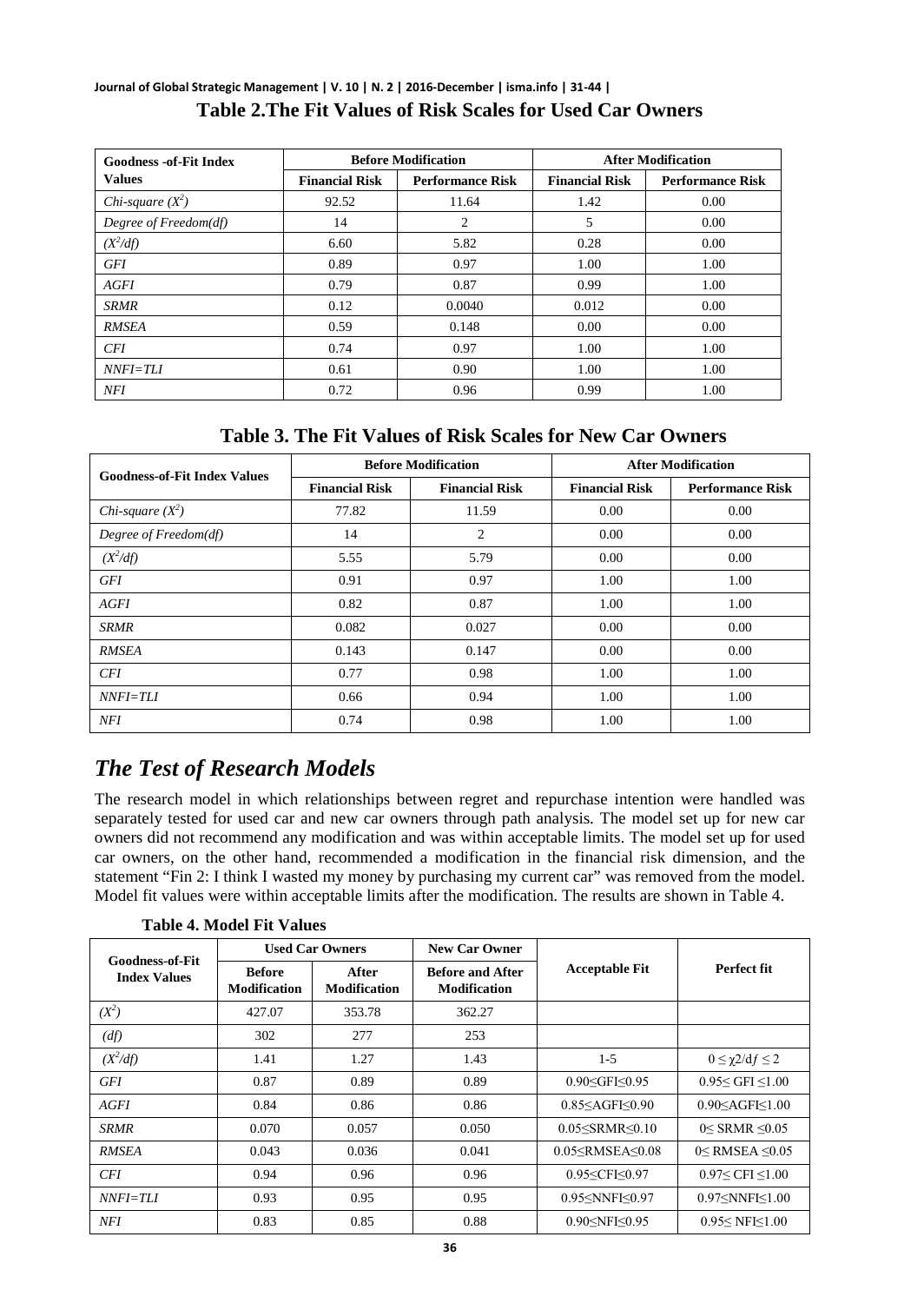For GFI and AGFI indexes, values which are between 0.80 - 0.89 also indicate an acceptable fit values (Cole, 1987; Segars and Grover, 1993; Doll, Xia and Torkzadeh, 1994)

|                       |                                                                           | <b>Used Car Owners</b> |                          | <b>New Car Owners</b>               |                                    |                   |  |
|-----------------------|---------------------------------------------------------------------------|------------------------|--------------------------|-------------------------------------|------------------------------------|-------------------|--|
| <b>Variables</b>      | <b>Variance</b><br><b>Structure</b><br><b>Validity</b><br><b>Validity</b> |                        | <b>Cronbach</b><br>Alpha | <b>Structure</b><br><b>Validity</b> | <b>Variance</b><br><b>Validity</b> | Cronbach<br>Alpha |  |
| Perceived Social Risk | 0.85                                                                      | 0.65                   | 0.84                     | 0.76                                | 0.52                               | 0.72              |  |
| Psychological Risk    | 0.79                                                                      | 0.55                   | 0.77                     | 0.89                                | 0.73                               | 0.88              |  |
| <b>Physical Risk</b>  | 0.76                                                                      | 0.52                   | 0.76                     | 0.90                                | 0.75                               | 0.89              |  |
| Time Risk             | 0.74                                                                      | 0.50                   | 0.86                     | 0.77                                | 0.53                               | 0.74              |  |
| Performance Risk      | 0.75                                                                      | 0.50                   | 0.72                     | 0.85                                | 0.66                               | 0.85              |  |
| <b>Financial Risk</b> | 0.80                                                                      | 0.50                   | 0.80                     | 0.75                                | 0.50                               | 0.71              |  |
| <b>Outcome Regret</b> | 0.84                                                                      | 0.57                   | 0.83                     | 0.83                                | 0.56                               | 0.82              |  |
| Repurchase Intention  | 0.77                                                                      | 0.54                   | 0.74                     | 0.84                                | 0.65                               | 0.81              |  |

**Table 5. The Values of the Research Model Variables Regarding Used and New Car Owners**

|  | Table 6. The Relationship Results of the Study |  |  |
|--|------------------------------------------------|--|--|
|--|------------------------------------------------|--|--|

|                                               |                                 |             | <b>Used Car Owners</b>          |                   | <b>New Car Owners</b>           |             |                          |                   |
|-----------------------------------------------|---------------------------------|-------------|---------------------------------|-------------------|---------------------------------|-------------|--------------------------|-------------------|
| <b>Relationships</b>                          | <b>Standard</b><br><b>Value</b> | ${\bf R}^2$ | <b>Error</b><br><b>Variance</b> | T<br><b>Value</b> | <b>Standard</b><br><b>Value</b> | ${\bf R}^2$ | Error<br><b>Variance</b> | T<br><b>Value</b> |
| Social Risk - Outcome<br>Regret               | 0.03                            | 0.50        | 0.50                            | 0.26              | 0.37                            | 0.41        | 0.59                     | 4.19              |
| Psychological Risk -<br><b>Outcome Regret</b> | $-0.19$                         | 0.50        | 0.50                            | $-1.66$           | 0.27                            | 0.41        | 0.59                     | 1.40              |
| Physical Risk -<br><b>Outcome Regret</b>      | 0.33                            | 0.50        | 0.50                            | 3.97              | $-0.04$                         | 0.41        | 0.59                     | $-0.41$           |
| Time Risk - Outcome<br>Regret                 | 0.18                            | 0.50        | 0.50                            | 2.09              | $-0.19$                         | 0.41        | 0.59                     | $-0.82$           |
| Performance Risk -<br><b>Outcome Regret</b>   | 0.18                            | 0.50        | 0.50                            | 1.99              | 0.03                            | 0.41        | 0.59                     | 0.33              |
| Financial Risk -<br><b>Outcome Regret</b>     | 0.41                            | 0.50        | 0.50                            | 5.14              | 0.39                            | 0.41        | 0.59                     | 4.37              |
| Outcome Regret -<br>Repurchase Intention      | $-0.34$                         | 0.11        | 0.89                            | $-3.85$           | $-0.44$                         | 0.20        | 0.80                     | $-5.02$           |

As shown in Table 6, Figure 2 and Figure 3, physical, time, performance and financial risks have a significant effect on the regret of used car owners. But social and psychological risk have not have a significant effect regret of them, So,  $H_{1a}$  and  $H_{1b}$  hypotheses were rejected while  $H_{1c}$ ,  $H_{1d}$ ,  $H_{1e}$ ,  $H_{1f}$ hypotheses were accepted. According to the new car owners model, social and financial risk have a significant effect on regret So,  $H_{1a}$  and  $H_{1f}$  hypotheses were accepted, the other hypotheses were rejected. For each two models, the effect of regret on repurchase intention is significant and  $H_2$  hypothesis is accepted.

The path analysis results of the research models are shown in Figure 2 and Figure 3 in appendix.

# **CONCLUSİON AND RECOMMENDATİONS**

The results obtained in this study, which investigated the influence of risks perceived by new car and used car buyers on regret and the influence of regret on repurchase, are presented below.

The respondents representing new car owners were young married men with high income and educational background, whereas the respondents representing used car owners were married men over the middle age having low income and educational background. Only financial and social risks lead to regret among new car owners. New car buyers perceive financial risks more as their cars are more expensive and they have larger amounts of installments to pay. In addition, new cars are regarded as a means of raising status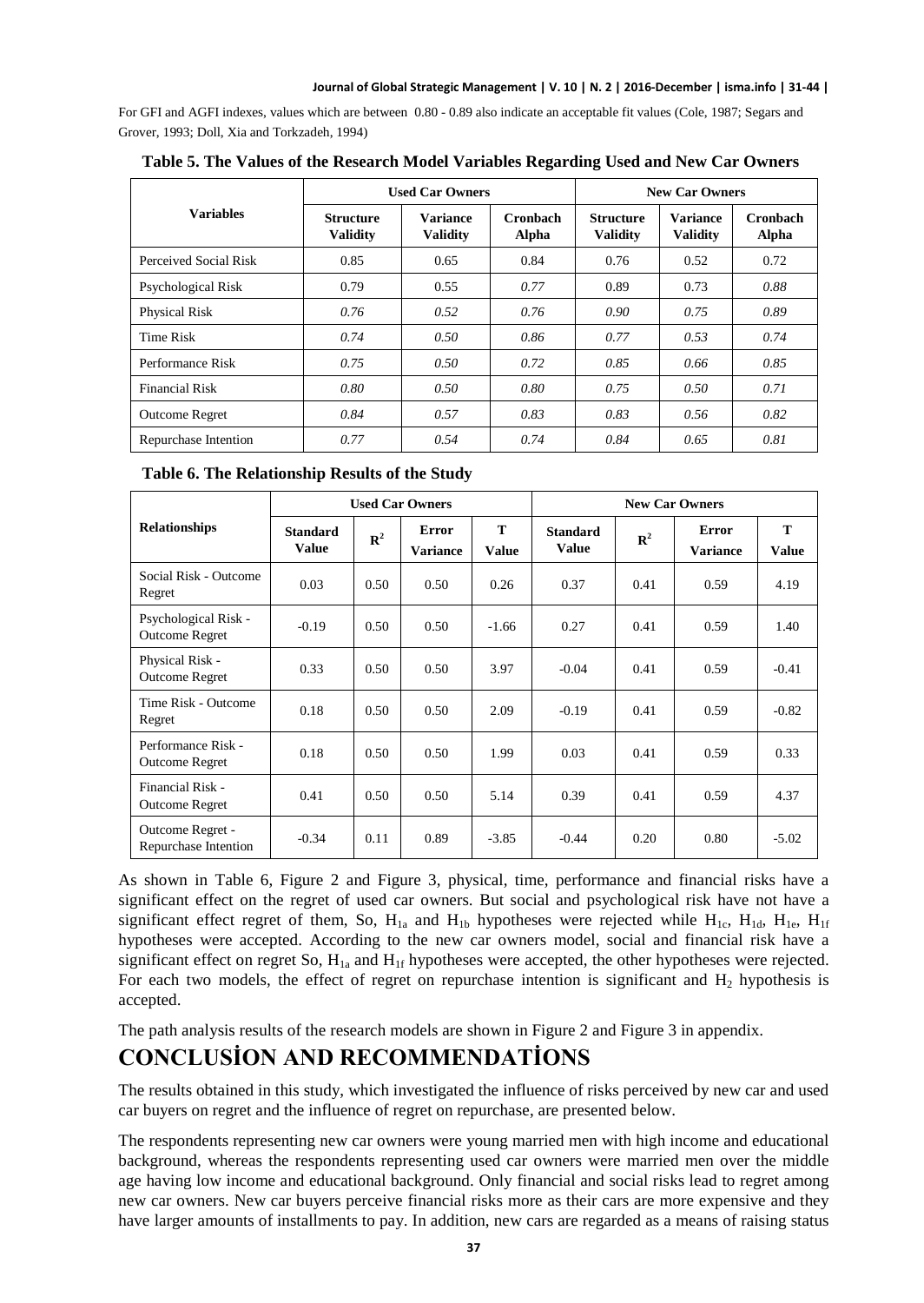and prestige in the society, may lead to the concern that their purchase can be perceived as a way of showing off, and thus they may be a source of regret (Heiman et al., 2001: 75). In other words, as luxury products are perceived as indicators of identity, they can lead to social risks more (Chen et al., 2011: 399). In this sense, the significant influence of social risk on regret is also seen in the literature. According to the findings of the present study, used car owners perceive physical, performance time, and financial risks. They perceive financial risks more as they are concerned about that their cars may put them to expense as they are old and so they may not be worthy of the money paid. Also, they perceive risks because of their concerns that their cars will have poor performance and bad physical conditions; they will have difficulty while selling them; and it will take too long to sell them. As a result, they feel regret for their purchases. The finding suggesting that performance, physical, and time risks are perceived in used cars more is consistent with the literature (Garner, 1986:55; Suh et al., 2010: 897). Both new car owners and used car owners have reduced repurchase intention after they feel regret. The negative influence of regret on repurchase is indicated in the literature as well (Tsiros, 2000; Folles, 1987, Mehrabina, 1974; Das, 2004; Suh et al., 2010; Kim, 2013). Accordingly, the hypotheses h1a, h1f, and h2 are accepted, whereas the hypotheses h1b, h1c, h1d, and h1e are rejected for new car buyers. As for used car buyers, the hypotheses h1c, h1d, h1e, h1f, and h2 are accepted, whereas the hypotheses h1a and h1b are rejected.

Financial risks were seen to have a higher influence on risk compared to other types of risks in both groups of car owners. This is consistent with the literature as well (Cooke et al., 2001). However, financial risk has a higher influence on regret in used car purchases (0.41). This is because more risks can be perceived in cheaper products compared to more expensive ones. The higher influence of financial risk on regret in used car purchases is consistent with the literature (Poel and Leunis, 1996: 361; Garner, 1986: 55). This may be because consumers think that used cars may put them to more expense due to maintenance & repair services etc. In both groups of car owners, psychological risk has an insignificant influence on regret. According to some authors, financial risk is perceived more in products, whereas psychological risk is perceived more in services (Garner, 1986: 55; Pires, 2004:129). In this sense, as cars are products, not services, it is consistent with the literature that psychological risk has an insignificant influence on regret (Suh et al., 2010). The influence of regret on repurchase, on the other hand, is higher in the group of new car owners (0.44). This shows that despite their risk perceptions, used car owners have less decrease in their future repurchase intention compared to new car owners. This may be because these consumers have low income, can purchase used cars more easily, and think that they have no other alternative even if they feel regret. However, new car owners can find used car alternatives when they feel regret as a result of the risks they perceive and thus shift to used cars from new cars. As a person's responsibility for a decision increases, his regret rises (Gilovich and Medvec, 1995). While preferring a new car is a decision under the consumer's control, purchasing a used car may result from external factors (e.g. obligation, need, insufficient financial capability). This being the case, the consumer feels more responsibility in purchasing a new car compared to buying a used car. As a result, regret is likely to be felt more deeply in new car purchases. The finding that regret is bigger in situations where the person has much control and its effects can be greater is consistent with the literature (Zeelenberg et al., 1996; Zeelenberg and Pieters, 1999-2004). Another reason for this finding is that there is a bigger chance to evaluate information and alternatives in new car purchases. According to some researchers, experiential regret is experienced more in product purchases with high involvement, information search, and thinking (Chen et al., 2011: 390). The psychology literature is consistent with this as well. For instance, Kahneman and Miller (1986) argue that considering the existing alternatives leads to regret by triggering certain negative thoughts. In other words, when individuals think that unchosen alternatives are better than the chosen one, they may feel that they made a mistake, wish they had chosen another alternative, and feel more regret. The regret literature also indicates that individuals considering other alternatives more will feel more regret. Regret arising from excessive information search and alternative evaluation reduces repurchase intention (Keaveney et al., 2007:1208).

With this study focusing on outcome regret, it is clear that regret may be felt due to not only the negative outcomes of chosen alternatives but also unchosen alternatives (i.e. missed opportunities). Perceived risks differ from product class to product class, which is also true for their influence on regret and repurchase intention. In luxury product purchases, the type of risk that influences regret most is financial risk, but no psychological regret is perceived at all, which is a finding making an important contribution to the literature.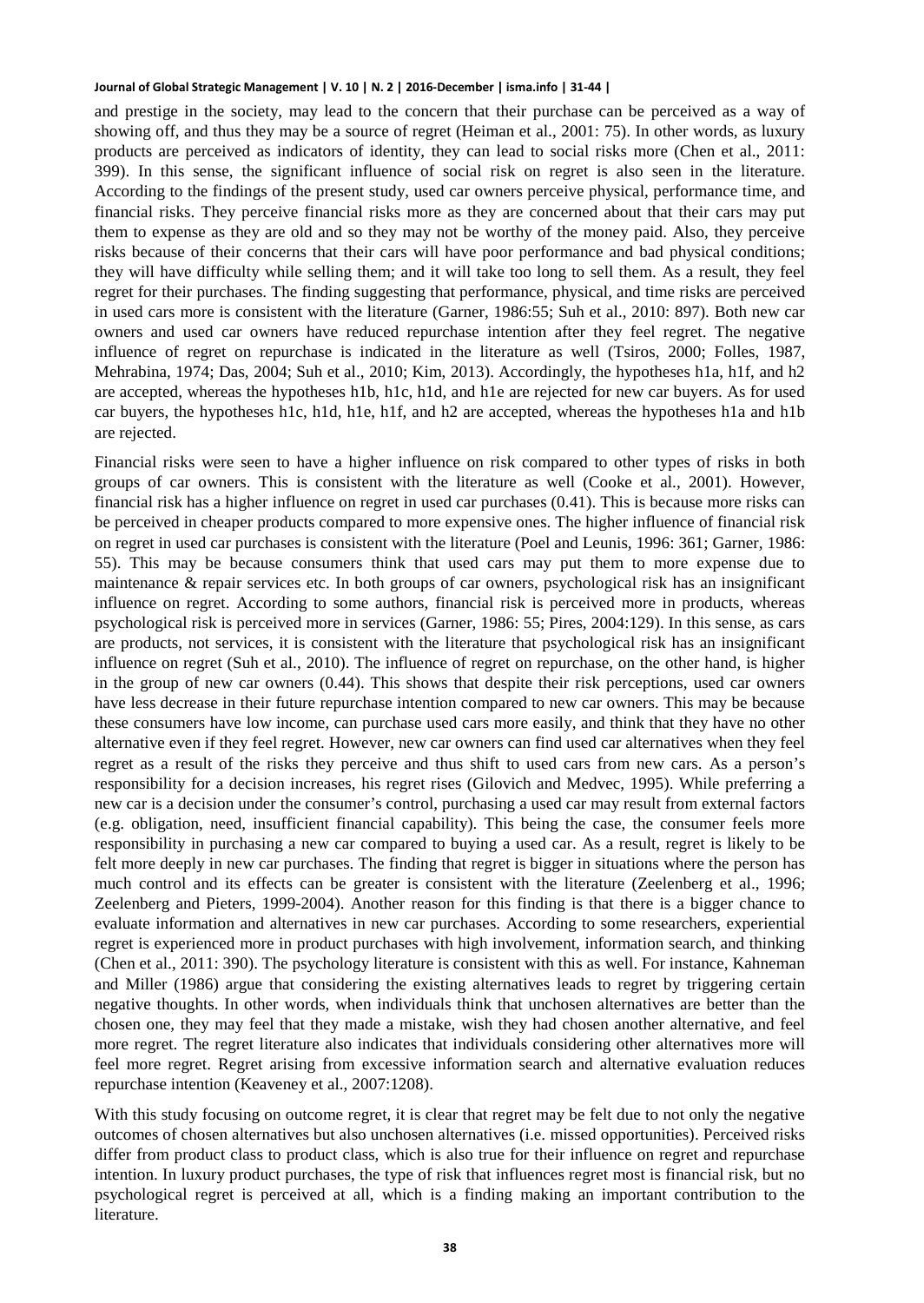Based on the research findings, some recommendations can be offered to businesses. With this research, businesses can become aware of that they should not content themselves with only measuring customers' satisfaction, but go on with measuring the risks they perceive and the regret they feel after purchases, in addition to their satisfaction. Businesses may reduce the risks perceived by their customers after purchasing a car through some risk management tools such as guarantee and insurance. Even if there is a regret caused by the consumer himself, the business may take it under control and try to decrease it. In this regard, businesses should offer after-sales services more effectively and encourage consumers to report their complaints to them. In used cars, they may balance regret and risk by offering a high product class that fits consumers' income levels. Additionally, considering that consumers perceive financial risks most, they may provide convenience in payments or installments of cars and provide various guarantees to reduce their perceived physical risks.

The present study is expected to contribute to future research as well. Consumers decide to or not to purchase based on the perceptions in their minds (Garbaniro, 2004: 770). As the risks perceived by consumers increase, repurchase intention and willingness decrease (Mitchell, 1999:163). Considering this, future research may explore the influence of risk on behaviors and feelings such as dilemma, guilt, and cognitive dissonance. The present study made an evaluation based on inherent risk, which reflects uncertainty about a specific product. Future research may focus on a specific brand. The present study addressed outcome regret, which is based on missed alternatives and wrong choices. However, consumers may also experience process regret (i.e. regret about the way purchase is made) as they sometimes make purchase decisions fast or without thinking enough. Hence, future research may explore process regret in impulse, unplanned, passionate, and hedonic purchases as well as regret at the moment of purchase, prepurchase regret, short-term regret, and long-term regret. The influence of regret on various variables such as complaint, word of mouth communication, satisfaction, and brand change may be explored. The mediating role of regret in the influence of risk on repurchase may be investigated. Risk and regret in different product lines (e.g. houses) may be dealt with. Risks in purchases over the internet and in traditional purchases and their influence on regret may be sought. According to some researchers, as it is more difficult to evaluate service performance compared to product performance and it is hard for consumers to compare a service with other services, regret felt after purchasing a service is less than regret felt after purchasing a product. Some researchers argue that as service alternatives are limited, possibility to consider them and regret increase (Keaveney et al., 2008). Considering these opposing ideas, relationship between risk and regret felt after purchasing a service may be searched. Some researchers report that different results may be obtained about regret and risk when different demographic characteristics are in question; for example, women, single individuals, and educated people feel more regret and perceive more risks, and people from different age and income groups may perceive different risks and feel regret at different levels (Engin, 2011; Chen et al., 2011). Therefore, future research may investigate differences arising from demographic characteristics. Furthermore, research can be carried out on different cultures as cultural differences may lead to differences in risk perceptions.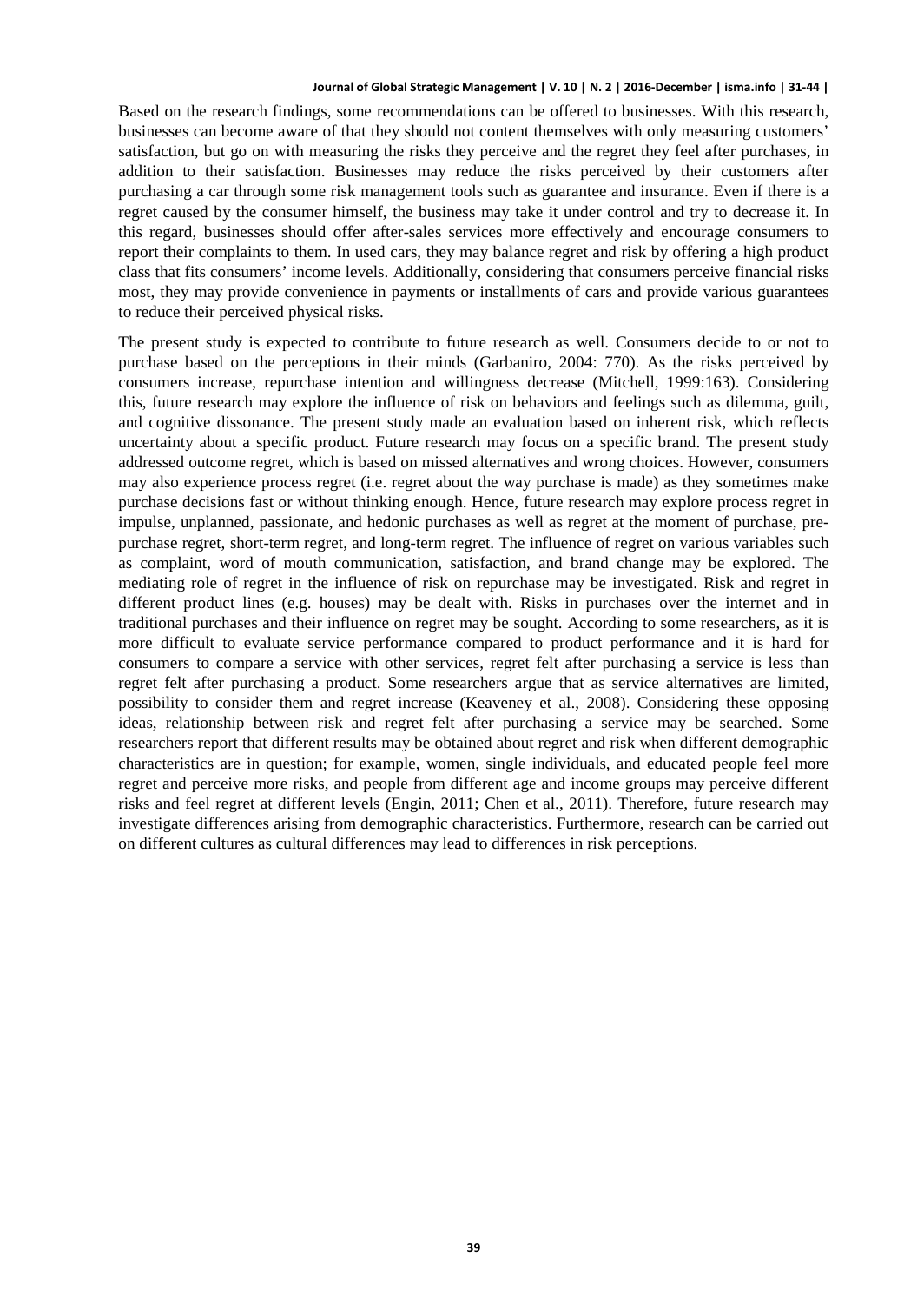Akturan, U. (2007). Satın Alma Karar Sürecinde Markaya Yönelik Algılanan Riskin Algılanan Değer Üzerindeki Etkisi, İstanbul Universitesi, Doktora Tezi, İstanbul Assael, H.(1992), Consumer Behaviour and Marketing Action, Boston, PWS-Kent Publishing Company

Bettman, J.R (1973). "Perceived Risk and It's Components: A Model and Empirical Test", Journal of Marketing Research, 10(2), pp.184.

Bianchi, C. and Andrews, L.(2012). "Risk, Trust, and Consumer Online Purchasing Behaviour : A Chilean Perspective", International Marketing Review, 29(3), pp. 253-275.

Chang, Y.P., Gao, Y., and Zhu, D.H.(2015). The impact of product regret on repurchase intention. Social Behavior and Personality: An International Journal, 43(8), pp. 1347-1360.

Chebab, S.(2010). "The Consumer Regret: Moderators, Mediators and Consequences", Journal of Business Studies Quarterly, 1(4), 49.

Chen, C.F(2008). Investigating Structural Relationships Between Service Quality, Perceived Value, Satisfaction, And Behavioral Intentions for Air Passengers: Evidence from Taiwan, Transportation Research Part A: Policy and Practice, 42(4), pp. 709-717.

Chen, J., Hui, E.C., and Wang, Z. (2011). Perceived Risk, Anticipated Regret and Post-Purchase Experience in The Real Estate Market: The case of China.Housing Studies, 26(03), pp. 385-402.

Chiu, C.M., Wang, E.T., Fang, Y.H., and Huang, H.Y(2014). "Understanding Customers' Repeat Purchase Intentions in B2c E‐Commerce: The Roles of Utilitarian Value, Hedonic Value and Perceived Risk", Information Systems Journal, 24 (1), pp. 85-114.

Clarke, P., and Mortimer, G. (2013)." Self-Gifting Guilt: An Examination of Self-Gifting Motivations and Post-Purchase Regret", Journal of Consumer Marketing, 30(6), pp. 472-483.

Cooke, A. D., Meyvis, T., and Schwartz, A. (2001). "Avoiding Future Regret in Purchase-Timing decisions". Journal of Consumer Research, 27(4), pp. 447-459.

Conchar, M. P., Zinkhan, G. M., Peters, C., and Olavarrieta, S. (2004). "An Integrated Framework for The Conceptualization of Consumers' Perceived-Risk Processing", Journal of the Academy of Marketing Science, 32(4), pp. 418-436.

Cunningham, L.F., Gerlach, J.H., Harper, M.D., and Young, C.E. (2005). "Perceived Risk and the Consumer Buying Process: Internet Airline Reservations", International Journal of Service Industry Management, 16(4), pp. 357-372.

Engin, M.B. (2011). "Tüketici Karar Alma Sürecinde Pişmanlık ve Türkiye'de Esnek İade Politikalarının Uygulanabilirliği: Hazır Giyim Sektörü Üzerine Bir İnceleme", İstanbul Üniversitesi, Doktora Tezi, İstanbul

Faqih, K.M. (2013). "Exploring The Influence of Perceived Risk and Internet Self-Efficacy On Consumer Online Shopping Intentions: Perspective of Technology Acceptance Model", International Management Review, 9(1), pp. 67.

Featherman, M.S., and Pavlov, P.A. (2003). "Predicting e-Services Adoption: A Perceived Risk Facets Perspective", Int. J. Human- Computer Studies, 59, pp.451–474.

Forsythe,S.M. and Shi,B.(2003). Consumer Patronage and Risk Perceptions in Internet Shopping, UMI.

Garbarino, E., and Strahilevitz, M. (2004). Gender Differences in the Perceived Risk of Buying Online and the Effects of Receiving a Site Recommendation", Journal of Business Research, 57(7), pp. 768-775.

Garner, S. J. (1986). "Perceived Risk and Information Sources in Services Purchasing". The Mid-Atlantic Journal of Business, 24(2), pp. 49-58.

Ghotbabadi, A. R., Feiz, S., and Baharun, R.(2016). "The Relationship of Customer Perceived Risk and Customer Satisfaction", Mediterranean Journal of Social Sciences, 7(1), pp. 161.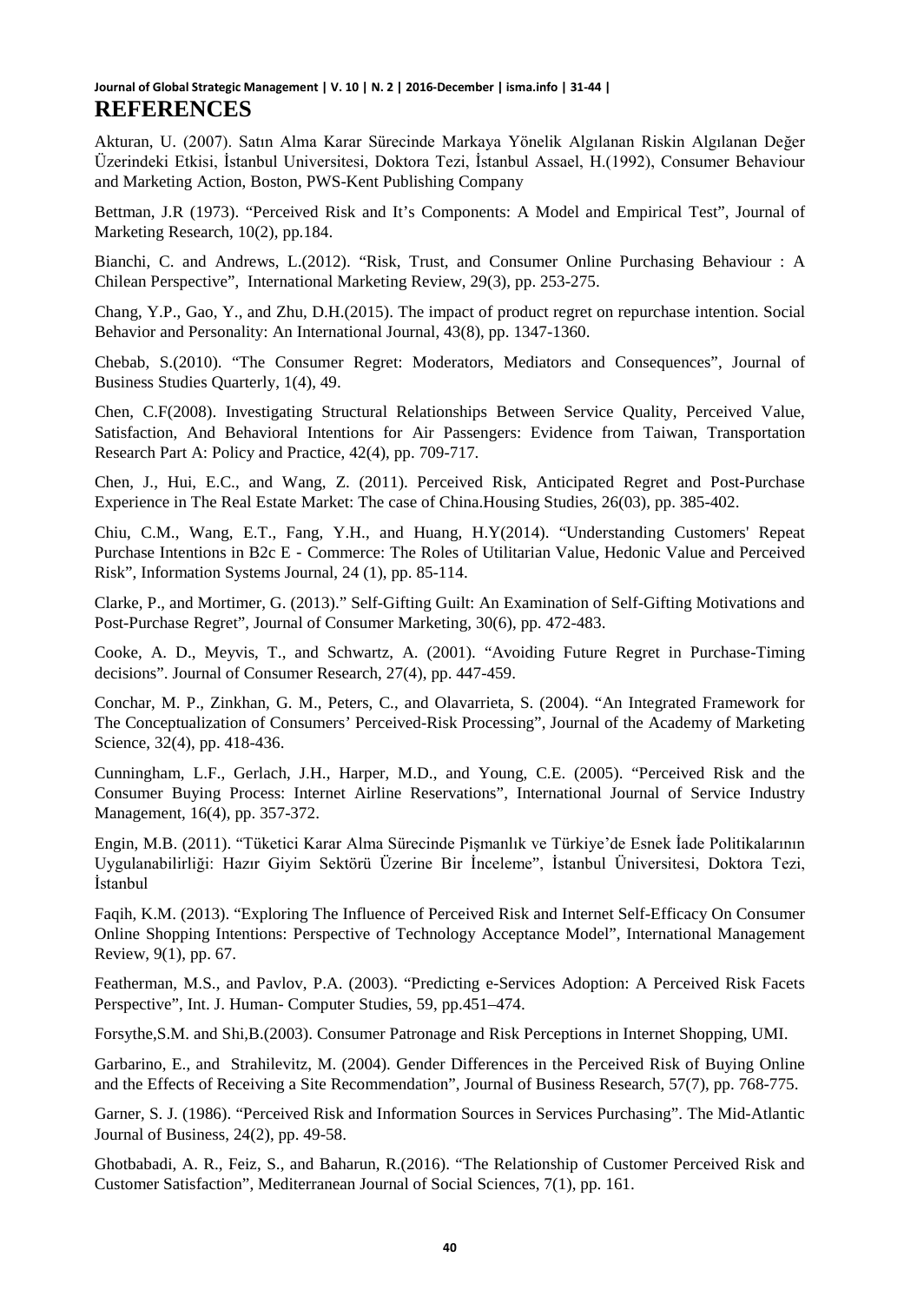Gilovich, T., and Medvec, V. H. (1995). "The Experience of Regret: What, When, and Why". Psychological Review, 102(2), pp. 379-387.

Han, J.Y. (2005).The Relationship of Perceived Risk to Personal Factors, Knowledge of Destination and Travel Purchase Decisions in International Leiswe Travel, Virginiav Polytechnic and State Unıversity, Phd Dissertation

Heiman, A., McWilliams, B., and Zilberman, D. (2001). "Demonstrations and Money-Back Guarantees: Market Mechanisms to Reduce Uncertainty". Journal of Business Research, 54(1), pp.71-84.

Heitmann, M., Lehmann, D.R., and Herrmann, A. (2007). "Choice Goal Attainment and Decision and Consumption Satisfaction", Journal of Marketing Research, 44(2), pp. 234-250.

Huang, J., and Wang, Z.S. (2007). "A study on Impact of Customer Regret Under the Circumstances of Satisfaction on Word of Mouth", Commercial Economics and Management (Chinese), 184(2), pp. 63–68.

Hur, T.K(2002). "Psychological Functions and Values of Counterfactual Thinking", Korean Journal of Psychological and Social Issues, 8(2), pp. 171-190.

Inman, J. J., and Zeelenberg, M. (2002). "Regret in Repeat Purchase Versus Switching Decisions: The Attenuating Role of Decision Justifiability". Journal of Consumer Research, 29(1), pp.116-128.

Jacoby, J.,and Leon B.K(1972)."The Components of Perceived Risk", Proceedings of The Third Annual Conference of The Association for Consumer Research", pp.382-393.

Kang, J. H., and Chung, M.S.(2010). "The Effects of Internet Shopping Mall Attributes and Regret on the Complaining Behavior and Repurchase Intentions", The Research Journal of the Costume Culture, 18(4), pp. 655-669.

Keaveney, S. M., Huber, F., and Herrmann, A. (2007). "A Model of Buyer Regret: Selected Prepurchase and Postpurchase Antecedents with Consequences for The Brand and The Channel", Journal of Business Research, 60(12), pp.1207-1215.

Kim, J., and Lennon, S.J. (2013). "Effects of Reputation and Website Quality on Online Consumers' Emotion, Perceived Risk and Purchase Intention: Based on the Stimulus-Organism-Response Model, Journal of Research in Interactive Marketing, 7(1), pp.33-56.

Kim, S.H.(2014). "Consumers' Attributions and Emotional Responses to Negative Expectancy Disconfirmation: Anger and Regret". South African Journal of Business Management, 45(2).

Knight, D.K. (2012). Examining The Effects of Apparel Attributes On Perceived Copyright Infringement and The Relationship Between Perceived Risks and Purchase Intention of Knockoff Fashion (Doctoral Dissertation, Unıversıty of North Texas.

Lagerkvist, C.J., Okello, J.,and Karanja, N.(2015). "Consumers' Evaluation of Volition, Control, Anticipated Regret, And Perceived Food Health Risk", Evidence from A Field Experiment in A Traditional Vegetable Market in Kenya. Food Control, 47, pp. 359-368.

Lam, S.Y., Shankar, V., Erramilli, M.K. and Murthy, B.(2004). "Customer Value, Satisfaction, Loyalty, and Switching Costs: An Illustration from A Business-To-Business Service Context", Journal of The Academy of Marketing Science, 32(3), pp.293-311.

Lee, S.H., and Cotte, J.(2009). "Post-Purchase Consumer Regret: Conceptualization and Development of The PPCR Scale", Advances in Consumer Research, 36(1), pp.352-356.

Liao, C., Liu, C.C., Liu, Y.P., To, P.L., and Lin, H.N(2011). "Applying The Expectancy Disconfirmation and Regret Theories to Online Consumer Behavior", Cyberpsychology, Behavior, And Social Networking, 14(4), pp. 241-246.

MacInnis, D.J., and Patrick, V. M.(2006). "A Spotlight On Affect: The Role of Affect and Affective Forecasting in Self-Regulation and Impulse Control". Journal of Consumer Psychology, 16(3).

McConnell, AR, Niedermeier, KE, Leibold, JM, El-Alayli, AG, Chin PP., and Kuiper, NM. (2000). "What If I Find It Cheaper Someplace Else? Role of Prefactual Thinking and Anticipated Regret in Consumer Behavior", Psychol, 17(4), pp. 281– 98.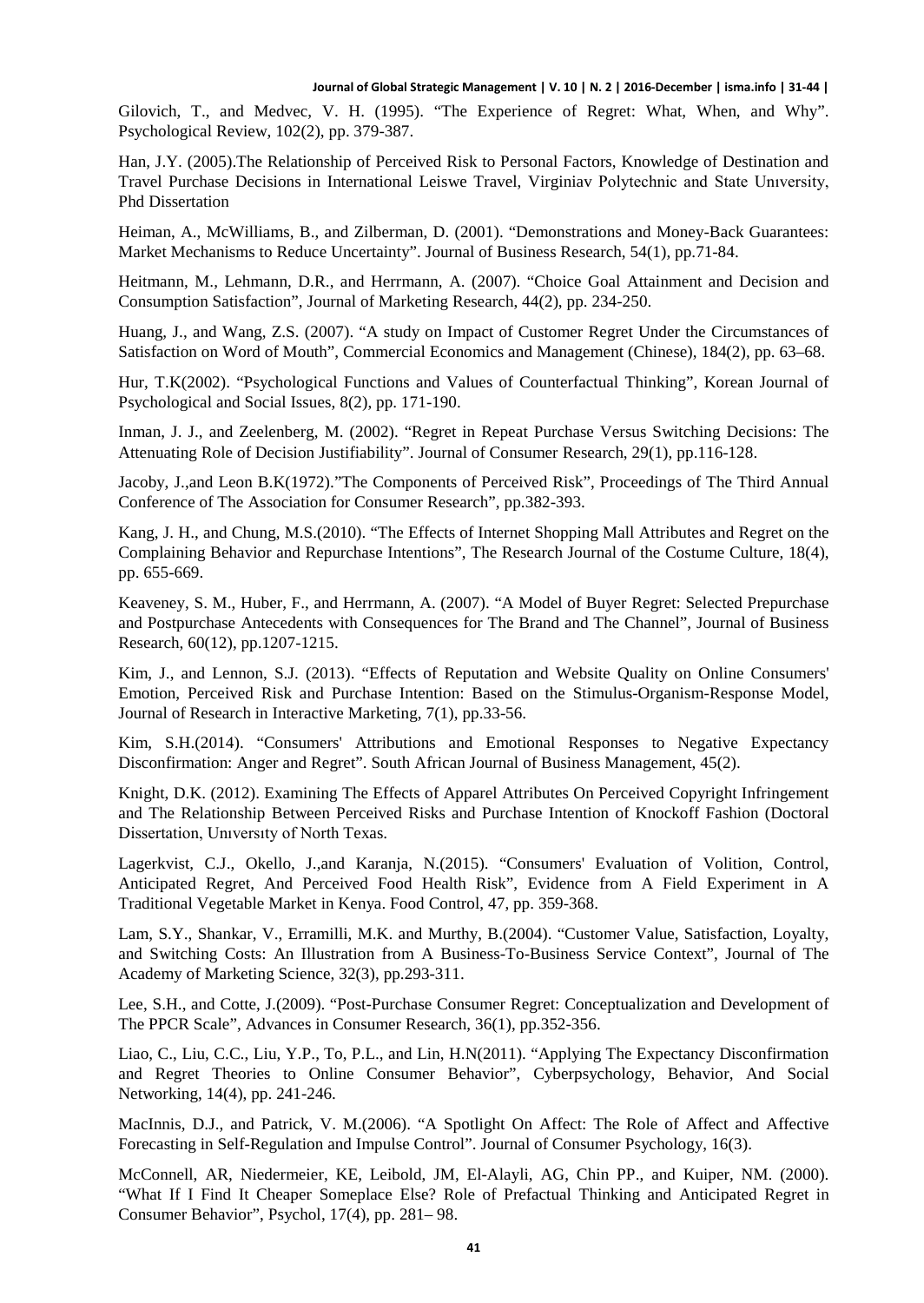Mehrabian, A., and Russell, J. A. (1974). An Approach to Environmental Psychology. The Mit Press.

Mitchell, V.W.(1999)."Consumer Perceived Risk: Conceptualisations And Models", Eur. J. Market. 33 (1/2), pp. 163–195.

Nordgren, L.F., and Van, D.P.J., and Van, H.F. (2007)." Unpacking Perceived Control in Risk Perception: The Mediating Role of Anticipated Regret", Journal of Behavioral Decision Making, 20(5), pp. 533-544.

Odabaşı,Y., Barış, G(2002), Tüketici Davranışı, Mediacat, 4.Baskı, İstanbul

Pires, G., Stanton, J., and Eckford, A. (2004). "Influences on The Perceived Risk of Purchasing Online", Journal of Consumer Behaviour, 4(2), 118-131.

Poel, D. V. D., and Leunis, J. (1996). "Perceived Risk and Rise Reduction Strategies in Mail-Order Versus Retail Store Buying", International Review of Retail, Distribution and Consumer Research, 6(4), pp. 351-371.

Rose, J.(2015). The Effects of Brand Familiarity on Perceived Risks, Attitudes, and Purchase Intentions toward Intimate Apparel Brands: The

Saleh, M.A.H(2012). An investigation of the relationship between unplanned buying and post-purchase regret. International Journal of Marketing Studies,4(4), 106.

Sánchez-García, I., and Currás-Pérez, R. (2011). Effects of Dissatisfaction in Tourist Services: The Role of Anger and Regret. Tourism Management, 32(6), pp. 1397-1406.

Şahin, A., Zehir, C., and Kitapçı, H. (2012). "The Effects of Brand Experience and Service Quality on Repurchase Intention: The Role of Brand Relationship Quality", African Journal of Business Management, 6 (45), pp. 11190-11201.

Sandberg, T., Hutter, RRC, Richetin, J., and Conner, M.(2016)."Testing the Role of Action and Inaction Anticipated Regret on Intentions and Behaviour", British Journal of Social Psychology, ISSN 0144-6665 (In Press)

Segars, A.H. and Varun, G. (1993). "Re-Examining Perceived Ease of Use and Usefulness: A Confirmatory Factor Analysis", MIS Quarterly, 17 (4), pp.517-525.

Shih, E., and Schau, H.J.(2011). "To Justify or Not to Justify: The Role of Anticipated Regret On Consumers' Decisions to Upgrade Technological Innovations", Journal of Retailing, 87(2), pp.242-251.

Sohn, H.K., Lee, T.J., and Yoon, Y.S.(2016). "Relationship Between Perceived Risk, Evaluation, Satisfaction, And Behavioral Intention: A Case of Local-Festival Visitors", Journal of Travel & Tourism Marketing, pp.1-18.

Suh, H.S., Na, Y.K., and Kim, M.H(2010). "The Influence of Fashion Consumers' Perceived Risk and Regret-Solution Effort upon the Post-Purchase Intention-Focus on the Different Impulse Buying Types", Journal of the Korean Society of Clothing and Textiles, 34(6), pp.889-901.

Tsiros, M., and Mittal, V.(2000). "Regret: A Model of its Antecedents and Consequences in Consumer Decision Making", Journal of Consumer Research, 26(4), pp.401-417.

Weathers, P.D.(2002). Purchase Channel and Product Characteristic Effects on Consumer Risk Perceptions, Phd Dissertation, University of South Carolina, UMI

Yang, Z., and Peterson, R.T.(2004)."Customer Perceived Value, Satisfaction, and Loyalty: The Role of Switching Costs", Psychology and Marketing, 21(10), pp.799-822.

Yung - Shen Yen. (2010)." Can Perceived Risks Affect the Relationship of Switching Costs and Customer Loyalty in E-Commerce?", Internet Research, 20 (2), pp.210-224.

Zaltman, G.(1997). "Rethinking Market Research: Putting People Back In". Journal of Marketing Research, 34, pp.424–437.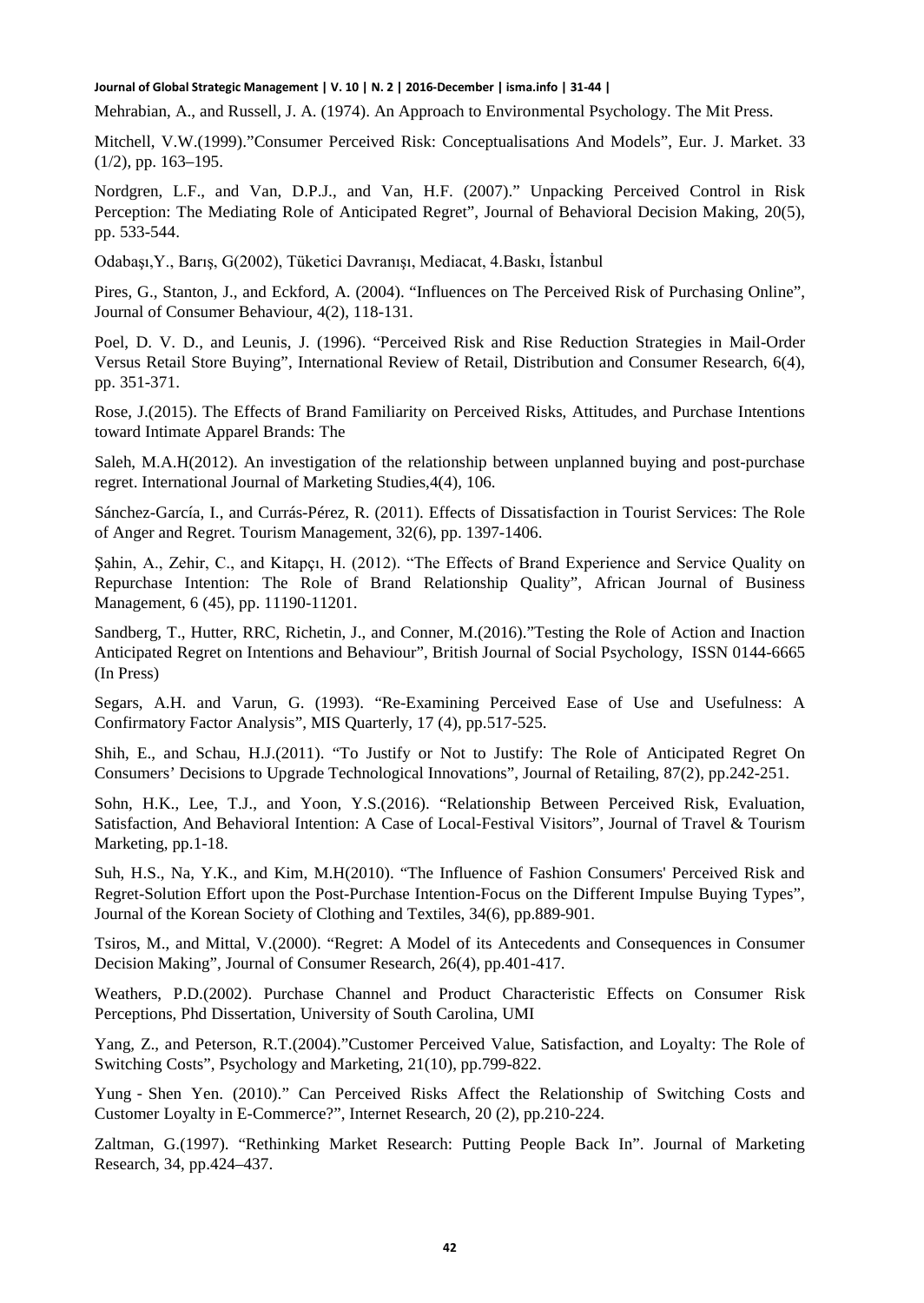Zeelenberg, M., Beattie, J., Van der Pligt, J., and de Vries, N. K. (1996). "Consequences of Regret Aversion: Effects of Expected Feedback on Risky Decision Making", Organizational Behavior and Human Decision Processes,65(2), pp.148-158.

Zeelenberg, M., and Pieters, R.(1999). "Comparing Service Delivery to What Might Have Been Behavioral Responses to Regret and Disappointment", Journal of Service Research, 2(1), pp. 86-97.

Zeelenberg, M., and Pieters, R.(2004). "Beyond Valence in Customer Dissatisfaction: A Review and New Findings On Behavioral Responses to Regret and Disappointment in Failed Services". Journal of Business research, 57(4), pp. 445-455.

Zhang, Y., and Wang, F(2010). The Relationship between Impulse Buying, Negative Evaluations and Customer Loyalty. In Proceedings of 2010 International Conference on Management Science and Engineering, pp. 131-139).

Zhou, H., and Gu, Z.(2015). "The Effect of Different Price Presentations on Consumer Impulse Buying Behavior: The Role of Anticipated Regret". American Journal of Industrial and Business Management, 5(1), pp.27.